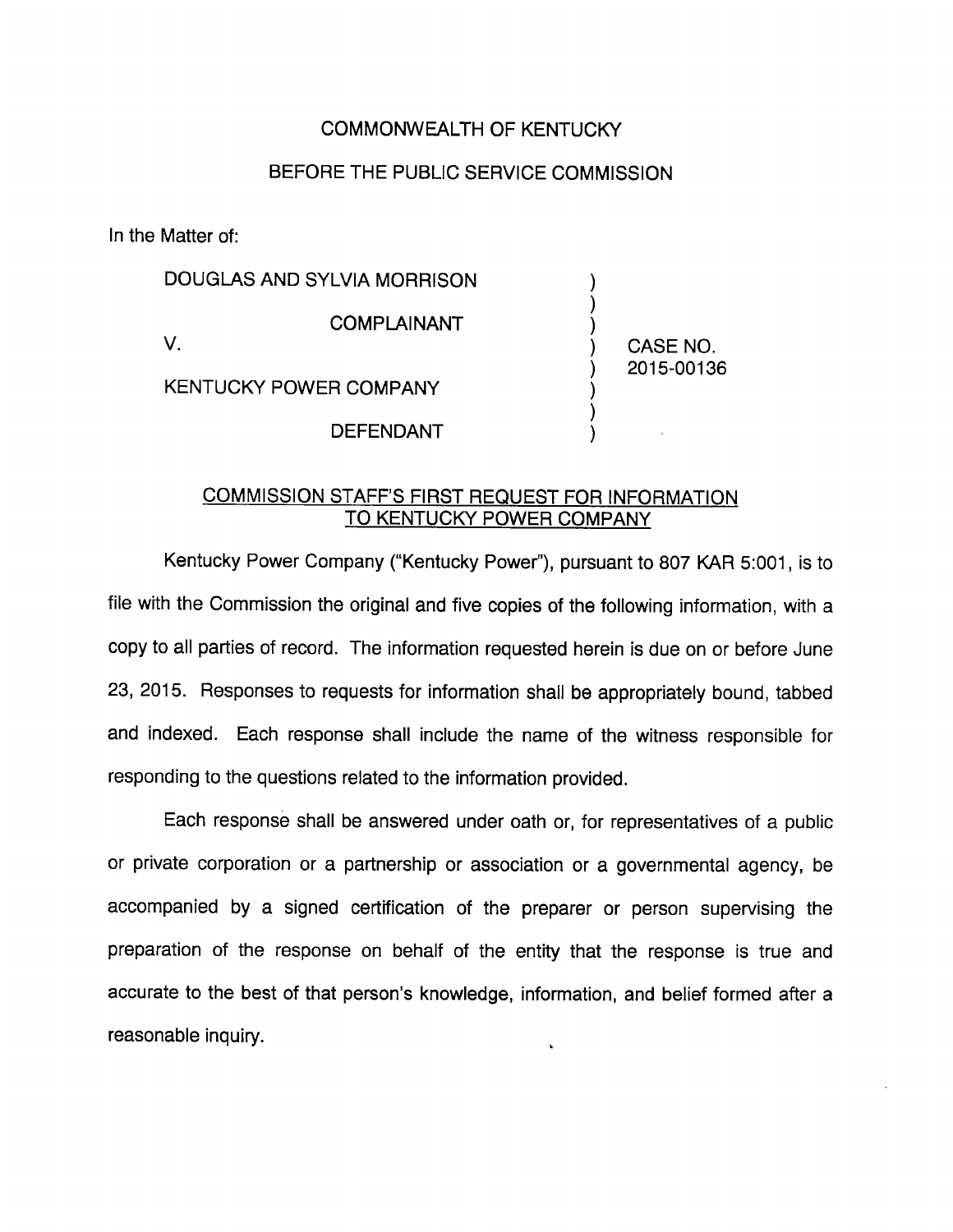Kentucky Power shall make timely amendment to any prior response if it obtains information which indicates that the response was incorrect when made or, though correct when made, is now incorrect in any material respect. For any request to which Kentucky Power fails or refuses to furnish all or part of the requested information, Kentucky Power shall provide a written explanation of the specific grounds for its failure to completely and precisely respond.

Careful attention should be given to copied material to ensure that it is legible. When the requested information has been previously provided in this proceeding in the requested format, reference may be made to the specific location of that information in responding to this request. When applicable, the requested information shall be separately provided for total company operations and jurisdictional operations. When filing a document containing personal information, Kentucky Power shall, in accordance with 807 KAR 5:001, Section 4(10), encrypt or redact the document so that personal information cannot be read.

1. Provide copies of monthly statements that reflect usage and charges for combined electric/outdoor lighting service at 440 31<sup>st</sup> Street, Ashland, Kentucky, from April 2010 to April 2015.

2. State under which tariff code the dusk-to-dawn lamp on Kentucky Power Pole No. 2184 was billed.

3. Provide copies of monthly statements that reflect usage and charges for combined electric/outdoor lighting service at 440 31<sup>st</sup> Street, Ashland, Kentucky, from April 9, 1996, to April 1997.

Case No. 2015-00136

 $-2-$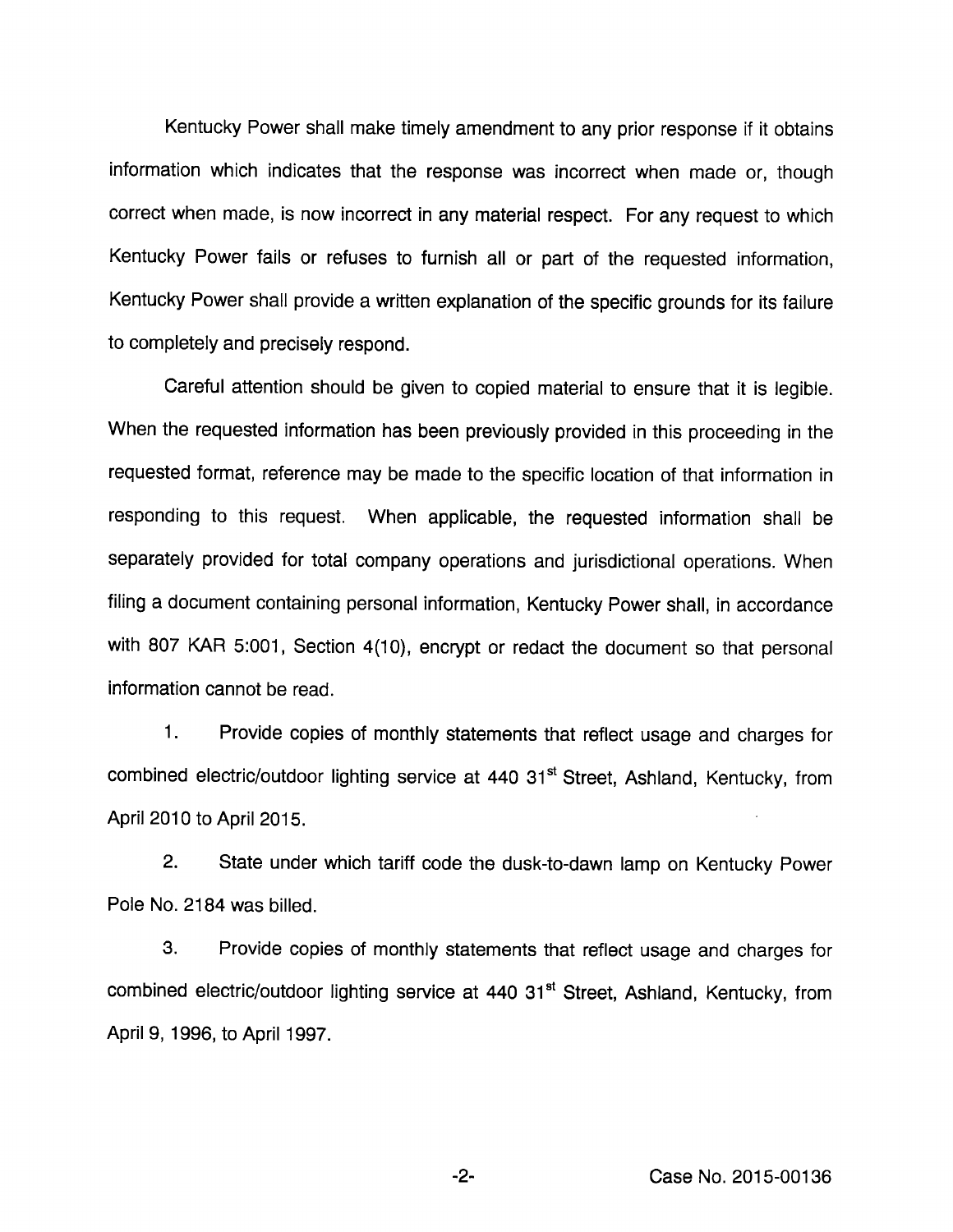4. Refer to the Answer of Kentucky Power to the Complaint of Douglas and Sylvia Morrison ("Answer"), paragraph 5(g). Provide copies of the records that indicate the dusk-to-dawn lamp formerly installed on Kentucky Power Pole No. 2184 was installed on April 7,1992.

5. Refer to the Answer, paragraph 5(h).

a. Provide copies of any documentation showing that it was Kentucky Power's practice to confirm with the person establishing service at a residence with an existing associated dusk-to-dawn lamp that the new customer wished to continue the dusk-to-dawn lamp service.

b. Provide copies of any records that document whether Mr. Morrison or Mrs. Morrison, individually or jointly, either agreed to the scope or type of service or requested to alter the scope or type of service Kentucky Power had been providing to the previous account holder at 440 31<sup>st</sup> Street, Ashland, Kentucky.

6. Refer to the Answer, paragraph 5(i).

a. Provide copies of the records that indicate that the account of Leodia Easterling was established as a combination electric/outdoor light account.

b. Provide copies of the records that indicate that the account of Douglas and Sylvia Morrison was established as a combination electric/outdoor light account.

7. Provide copies of all reports, work orders, service calls, and related documents pertaining to repair or service requests at 440 31<sup>st</sup> Street, Ashland, Kentucky, from December 1992 until the current date.

-3- Case No. 2015-00136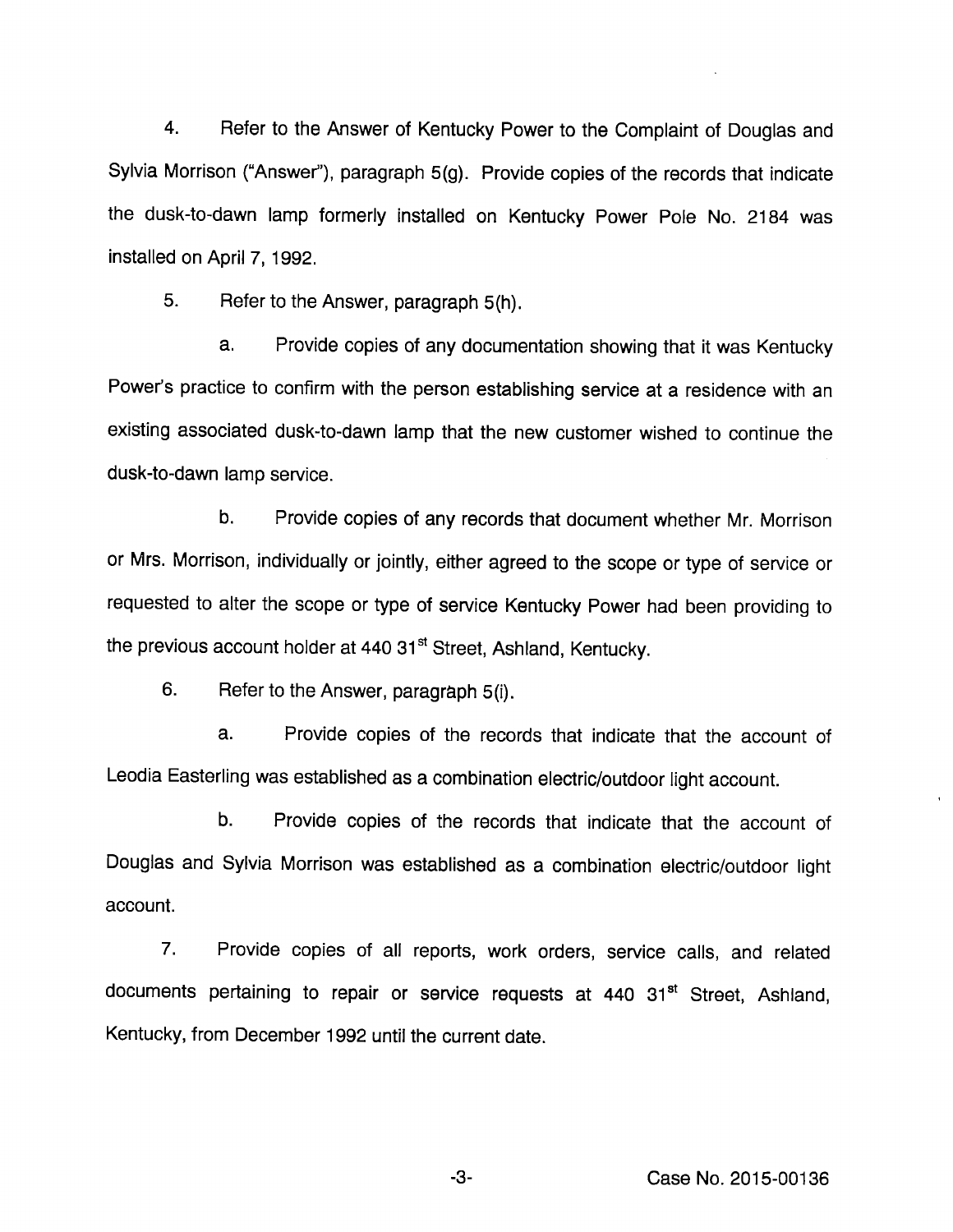8. State whether Mr. Morrison or Mrs. Morrison, individually or jointly, contacted Kentucky Power between April 9, 1996, and March 2015 to clarify, question or dispute charges on the monthly statement for combination electric/outdoor lighting service at 440 31<sup>st</sup> Street, Ashland, Kentucky. If such contract was made, provide copies of all records documenting the dispute, whether it was resolved, and how it was resolved.

JeffLøerbuen Exegutive Director Public Service Commission P.O. Box 615 Frankfort, KY 40602

MAV 2 7 2015

DATED

cc: Parties of Record